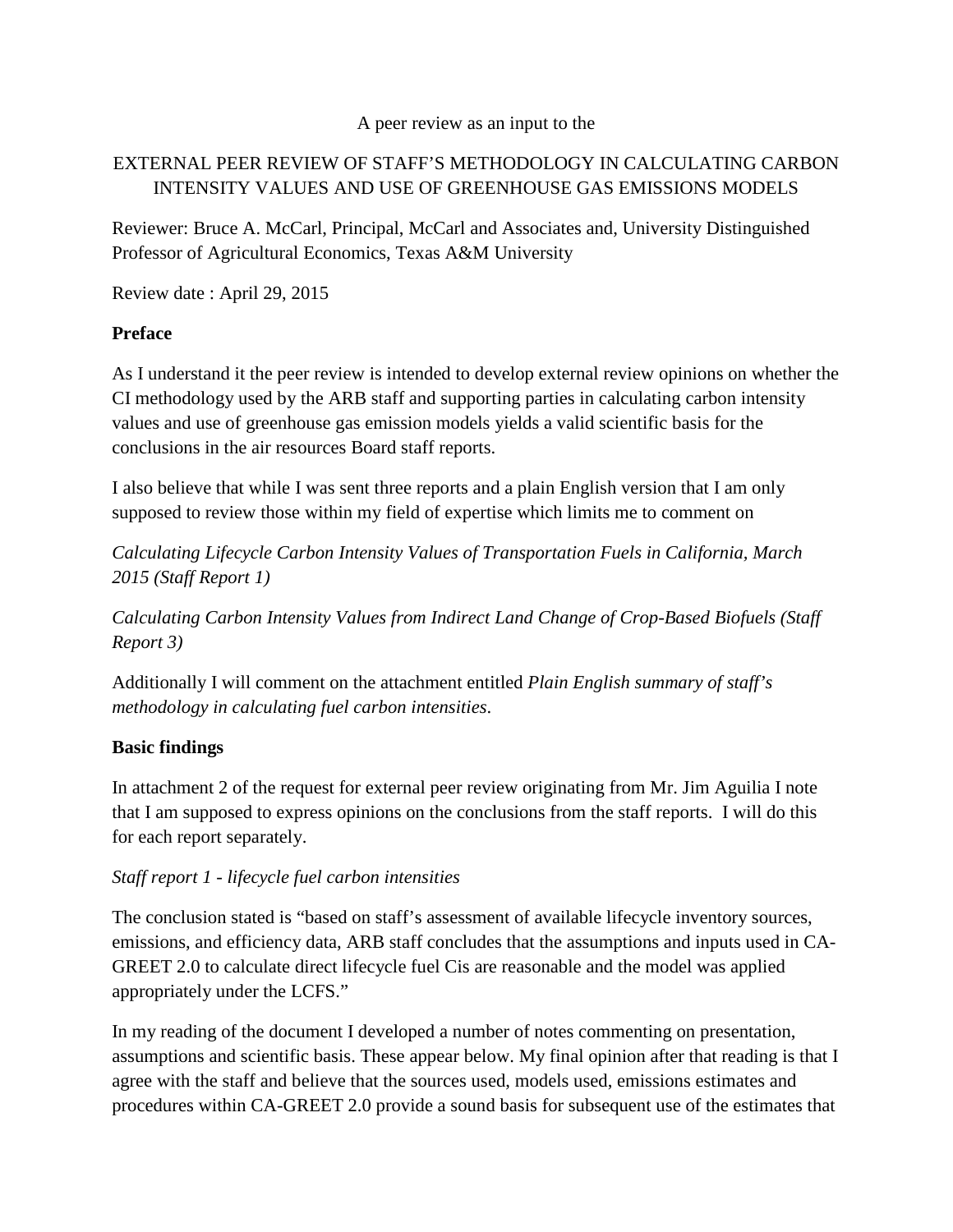arise from its use and that in general the procedure is based on sound scientific knowledge, methods and practices.

## *Staff report 3 - calculating carbon intensity values from indirect land use change of crop-based biofuels*

The conclusion stated is "based on the iLUC analysis, ARB staff concludes that the assumptions and input parameters used in the GTAP-BIO and AEZ– EF models to estimate indirect land use change for biofuels are reasonable and the models were applied appropriately under the LCFS."

In my reading of the document I developed a number of notes commenting on presentation, assumptions and scientific basis. These appear below. My final opinion after that reading is that I agree with the staff and believe that the assumptions and input parameters used in GTAP-BIO and AEZ– EF plus the way those models were used provides a sound basis for development of results for subsequent use under the LCFS and that in general the whole procedure from assumptions through use is based on sound scientific knowledge, methods and practices.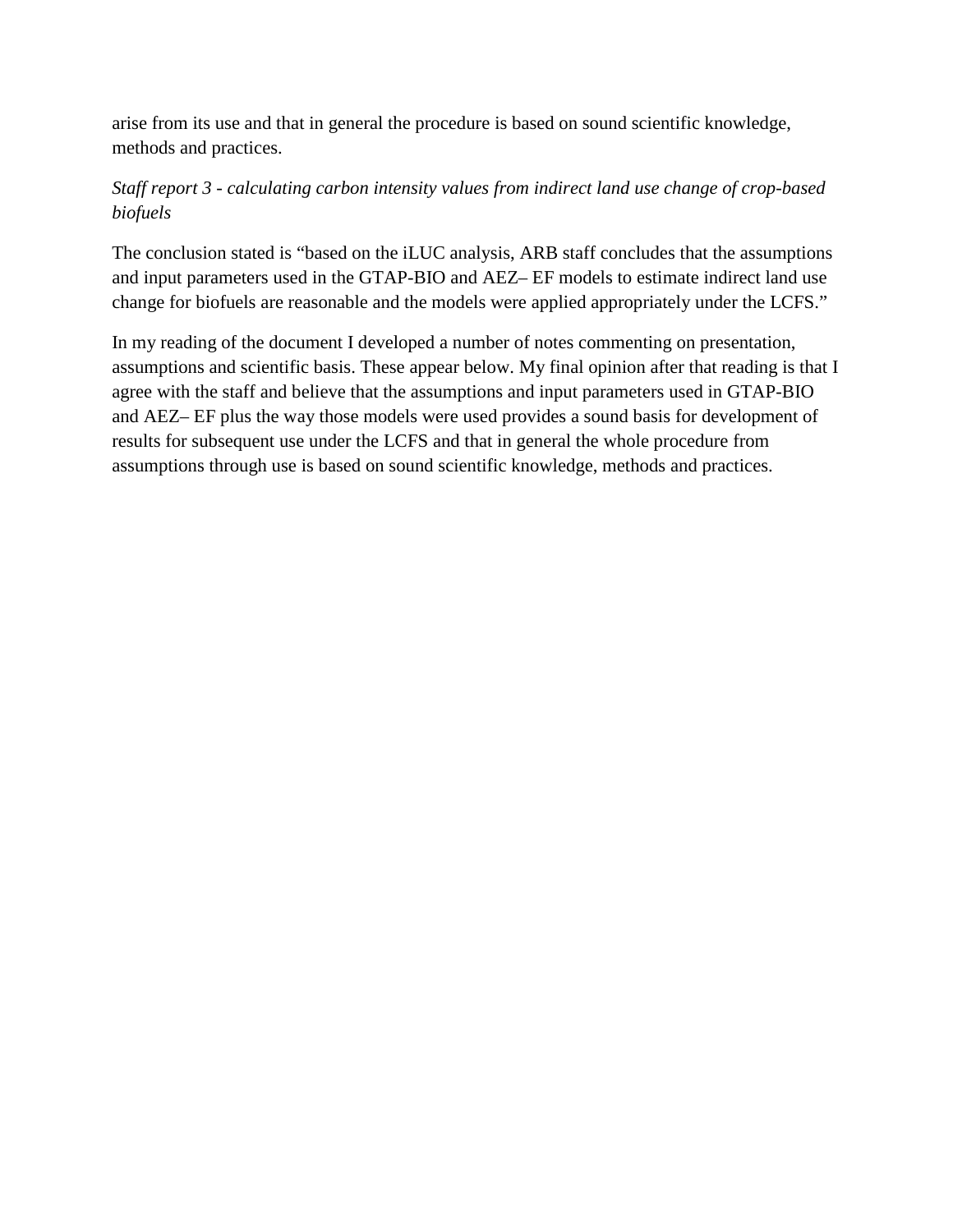#### **Specific Comments**

The comments below arise from a page by page reading of the staff reports. In places suggestions are made for document improvement. Also given this is a rapidly developing and advancing field some suggestions are made for future analyses with the model as the California rule and staff analysis moves into the future.

## **Comments arising during a reading of the document staff report 1: calculating lifecycle carbon intensity values of transportation fuels in California, March 2015**

On page 3 of the staff report under section C in figure 1 it shows a picture of the life cycle analysis but in this it does not show emissions associated with the inputs to the feedstock production such as fertilizer and pesticides. GREET includes this and inclusion of such items in the Figure might lead to a more accurate portrayal of what's going on in GREET.

On page 5 a 1996 survey of sorghum producers is referred to as a source of some of the data although I am unclear to what extent this is relied on as substantially newer EPA study is also referenced. I believe in either case newer data could be obtained from the ongoing USDA ERS ARMS survey and the Sorghum Growers Association. There may be some reason to improve assumptions from survey results that are almost 20 years old. In particular the last 20 years in corn production has seen a big increase in yields with little increase in fertilizer. This may also be true for sorghum. Also sorghum yields have increased and with a long the increase in yields probably comes an increase in costs in terms of seed and harvesting effort. .

On page 6 A particular treatment process for cellulosic biofuels is covered. Today a few companies are just finalizing construction of or are initially operating commercial scale cellulosic biofuel facilities. It would probably be more accurate going into the future to use what can be obtained about those processes as opposed to a lab process using this particular method. I personally am not aware of exactly what methods are being used in those emerging commercial cellulosic plants but the companies may well have created lifecycle estimates for consideration of their fuels under the advanced biofuel category.

In general use of the GREET assumptions and methodology is scientifically sound as the ANL GREET group is the world leader in life cycle assessment and widely accepted in the government and profession.

On page 9 where tier 1 fuels are listed that perhaps the list should be expanded. In particular given that earlier in the briefing paper text that there is discussion about sugarcane ethanol I would probably have said starch and sugar-based ethanol including that from corn and sugar as those are the two largest sources currently. Under the biodiesel sources I might have listed soybean oil corn oil, canola, and other plant oils.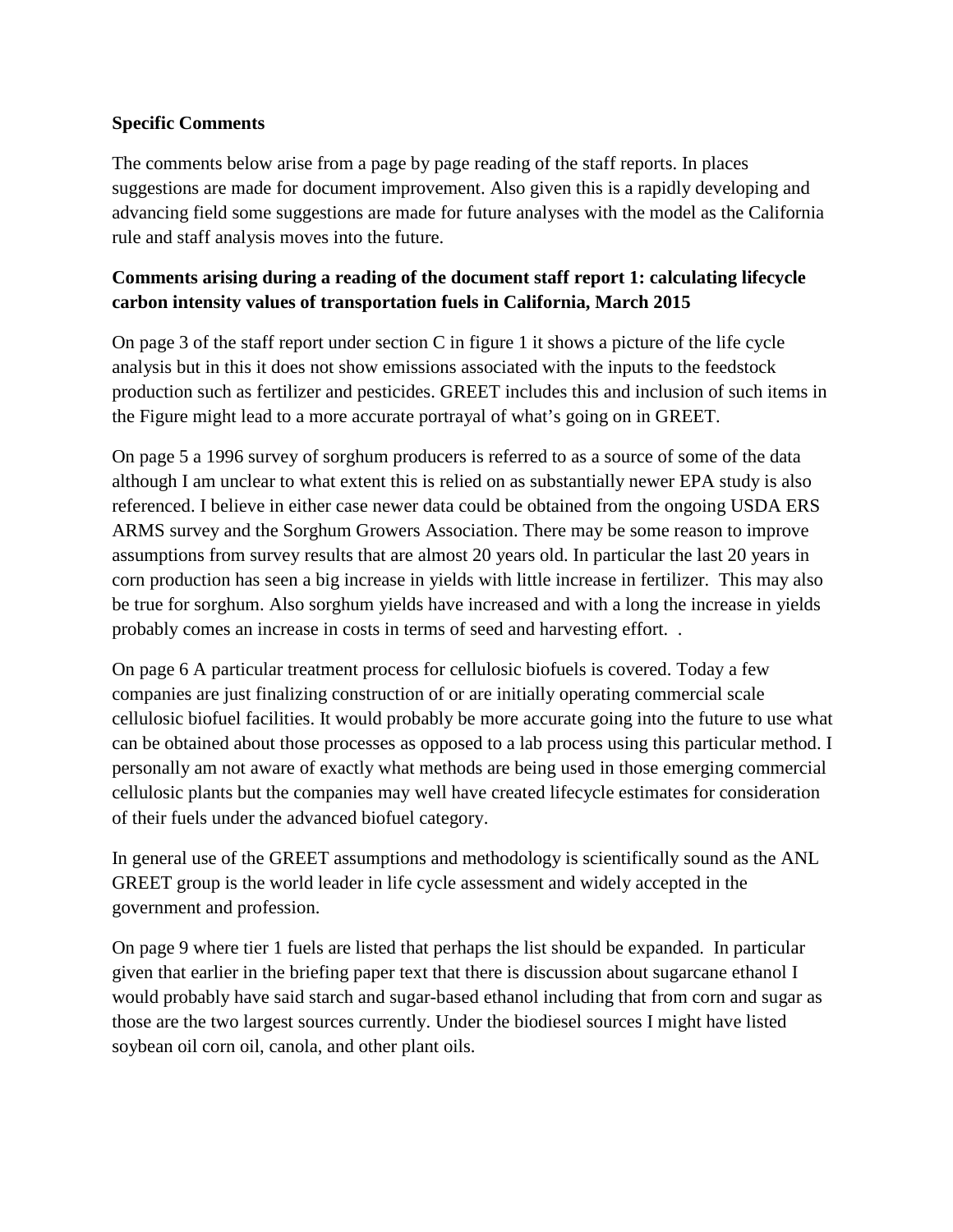On page 10 when the paper mentions carbon capture and sequestration the terminology might be improved. Normally this is called carbon capture and storage. Also I might put in some wording regarding incorporation of carbon capture and storage into processing facilities.

In figure 2 under tier two generation I might call it ethanol from cellulosic sources. Restricting it to Stover is a pretty narrow set with dedicated bioenergy crops like switchgrass or miscanthus plus use of wood and other things are possible. At some point soon we may also need to list some sources of jet fuel.

Eventually I might worry some about the assumptions of spatial homogeneity. In particular, I know that for corn in the US there are regions where yields are close to hundred bushels an acre but that in other regions there are yields in excess of 200 bushels per acre. I also know that the fertilizer, seed, pesticides, and tillage requirements plus likely planting density and hauling requirements to get to a processing facility vary widely across regions. This would then lead me to wonder whether the GREET assumptions are appropriately differentiated on a spatial basis to reflect varying greenhouse gas intensity of various operations in various places. I do not think this is the currently the case. I would worry about this and might require people using the default values to justify that those default values would apply to their region in terms of the major ones in production quantities, fossil fuel, fertilizer use and hauling distances.

I agree with the conclusion the staff states on page 16 that the GREET uses appropriate methods. I believe it is a representation of the state-of-the-art of scientific knowledge and available data. However I must recognize that this is modeling and there almost always are ways models can be manipulated and slightly improved. In the future I might worry some about the sorghum and potential spatial homogeneity assumptions used. Also given the fact that the cellulosic industry is making its first commercial steps this means that the GREET assumptions will likely need to be updated going into the future.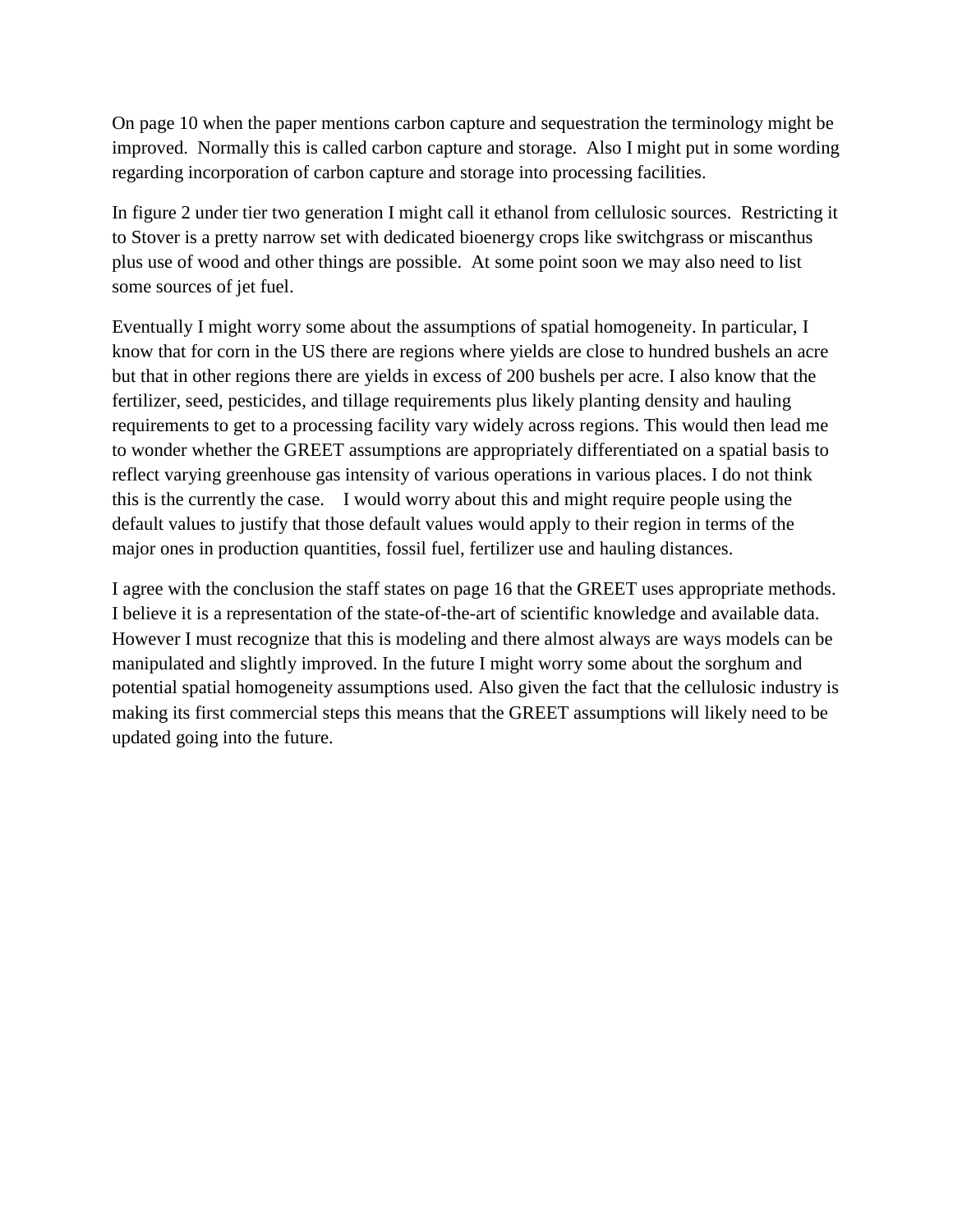## **Comments on staff report three calculating carbon intensity values from indirect land use change of crop-based biofuels**

On page 2 I am not totally happy with the chosen wording. In particular the comment is made that the ARB staff has "identified an indirect effect that has a measurable impact on greenhouse gas emissions: land-use change". It's certainly fair to say that scientists and policymakers identified this well before the ARB so I would include some wording to indicate this is not an item uniquely identified by the ARB but rather is identified based on the scientific and policy dialogue.

In terms of documents scoping I see in the title the word land-use change. I think this is a rather narrow perspective and believe one should not strictly limit consideration of that indirect stimulated greenhouse gas emissions to only land-use change. In particular I believe consideration should involve both land-use change and other sources of emissions leakage. I feel when demand for biofuels increases that it either directly reduces the amount of crops in a region that enter the marketplace or causes a diversion of land away from conventional crop production to bioenergy feedstocks production. Both of these forces reduce the amount of conventional crops in the market place and raises market prices. In turn this would stimulate producers elsewhere to either bring nonagricultural lands into production (ILUC) or to adopt more intensive forms of agricultural production. Both of these actions increase greenhouse gas emissions outside of the target area.

Thus I would also not limit the discussion and the model GHG accounting to ILUC carbon emissions but would attempt to cover the fact that the excess or leaking GHG emissions include both those from indirect land use change and those from more intense production practices (heavier fertilizer use, more tillage etc). I believe within the GTAP framework that both of these are considered although I am unsure whether the other effects were included in the GHG accounting that ARB used.

On page 2 I agree with the ARB staff conclusion that the land-use impacts are significant and should be included in the fuel carbon intensities.

On page 2 I agree that the staff selected an appropriate global economic model in the form of GTAP.

On page 2 I again have some wording issues. In particular the report states supply equals demand in GTAP. I do not believe this is uniformly true. In general I believe supply is greater than or equal to demand and that in most sectors supply equals demand but cases like corn stalks have more supply than demand.

I agree with the staff that it's appropriate to shock the model by increasing biofuel production to a higher level of requirement.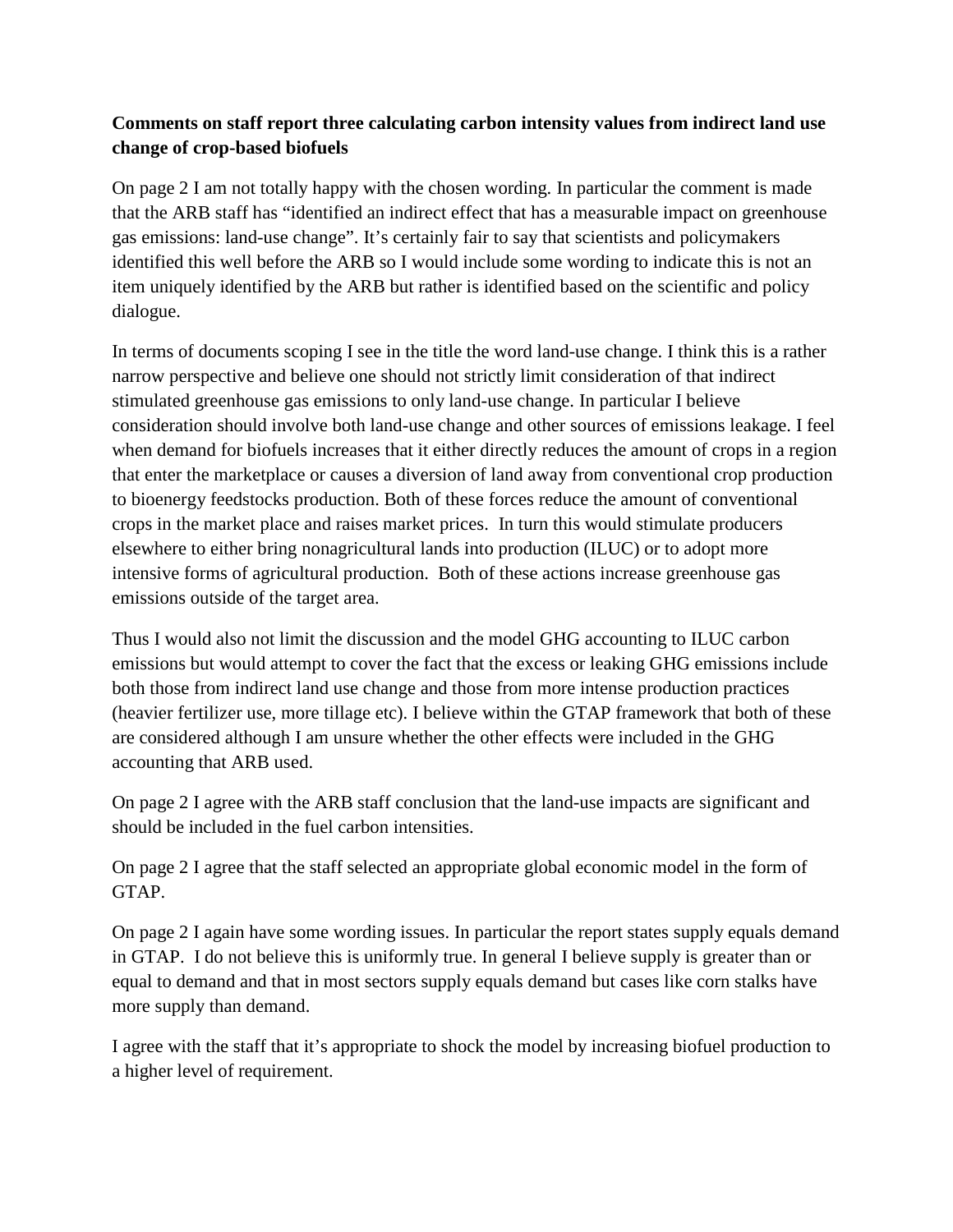On page 2 I do believe it's appropriate to combine GTAP with a more regionally specific emissions model (AEZ) and emissions assumption as was done in the analysts. I do believe in the future that the staff might consider broadening from just ILUC consideration to one that more broadly considers greenhouse gas emissions from any stimulated intensity expansion as discussed above plus, perhaps diminished livestock production (as has been found in my US studies due to increased feed prices). Just to clarify if we reduce corn in the market and Argentina responds by increasing heavily fertilized corn on lands that previously grew a less emitting crop then emissions go up from that source (an intensification response) along with the possibility of expanding cropped land use onto lands that were not previously used for crops. Simultaneously the increased cost of corn may stimulate less livestock production.

On page 2 I agree with the staff that it's appropriate to use a scenario approach with different combinations of input values to estimate the net greenhouse gas implications.

I believe it is appropriate across these assumptions that the staff average the results and not consider the results from one single scenario. I would note I might use a weighted average if I I had prior beliefs that some situations are closer to reality than others. In this case I would agree that a simple average is appropriate if there are no priors.

In the current analysis it appears that the staff has appropriately examined the current major liquid fuel sources including ethanol from conventional crops and biodiesel from conventional sources which are our only agricultural sources as of now. I do believe it will be worthwhile in the future to add ethanol from cellulosic sources, jet fuel may also come into the picture.

On page 5 I again have raised a wording issue. I do not totally agree with the statement that any demand that is not met locally is transmitted to the global marketplace and met by production of the agricultural commodity in other countries. In particular this could be met elsewhere in California, the rest of the US or globally. Also it is possible that this demand is not ever met when the cost in the other countries is more expensive than the result in market price. I might use wording more like where it could be met by production in other countries.

Elaborating I think some of the published findings with GTAP find the demand is not being completely replaced. I also recall a study by Murray and Wear that is references in the Murray, McCarl and Lee leakage piece where 86% of the reduced public timber harvest in the Pacific Northwest is replaced from sources in Canada, the US south and private lands in the Pacific Northwest. This means 14% of the market place reduction was never replaced.

On page 5 I believe one could elaborate a little bit upon the domino effect that is referred to here to illustrate a little more of the complex cities of the issue. What seems to happen in Brazil is that corn expanded in the far south displacing soybeans, then soybeans moved further north displacing grass and the livestock that were eating that grass. Then the livestock moved into the rain forest areas and land-use change occurred. The point is there may be more than one domino falling in the total process.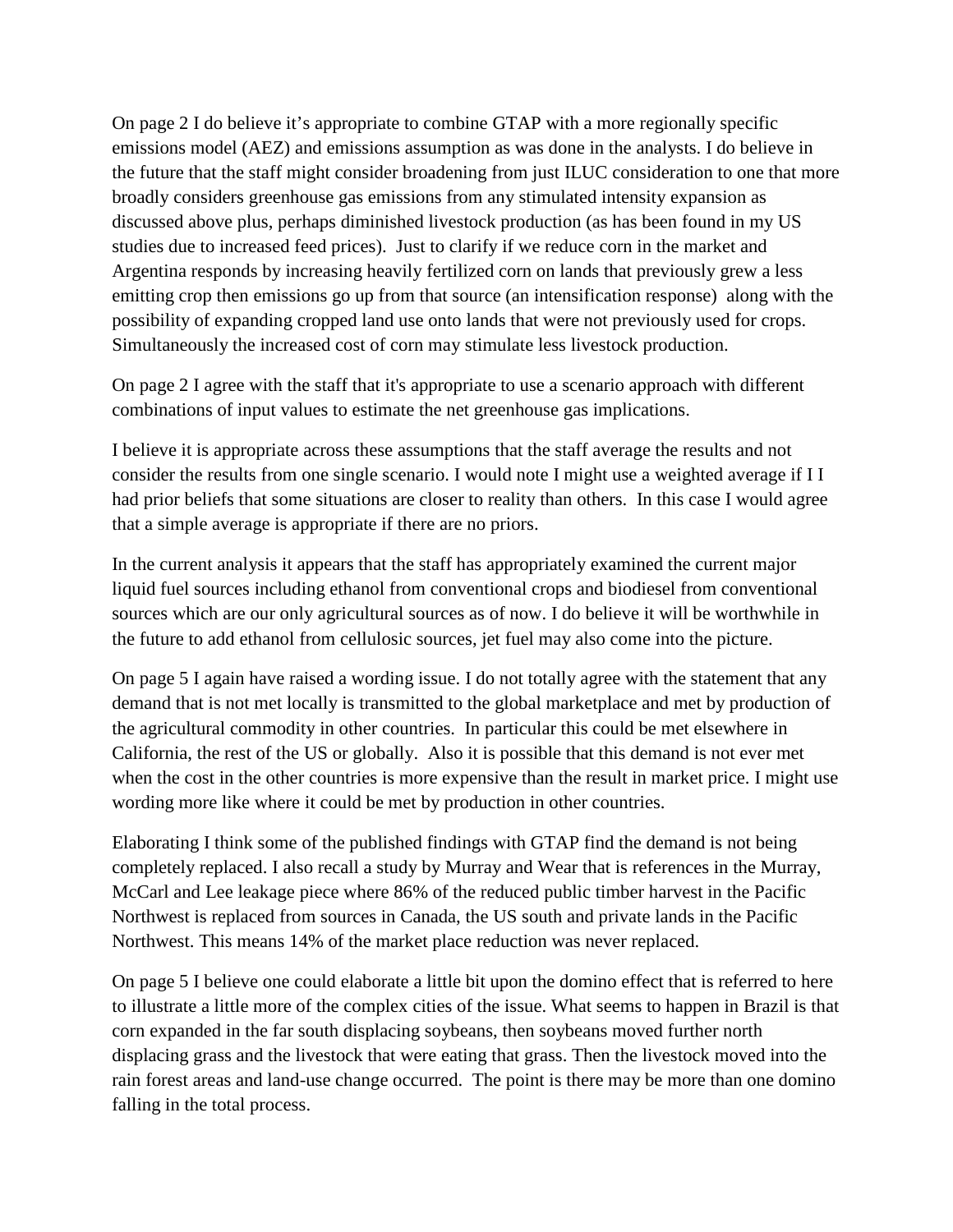I also again would not solely limit my attention to indirect land use but talk about indirect land use and emissions changes in other emission categories as this ignores a possible intensification and livestock production reduction response.

On page 4 I again believe it was appropriate for ARB staff to select the GTAP model. I agree it is mature. I believe the model scope description is appropriate. I believe you could strengthen your wording a little and say GTAP is widely used around the world and profession in various forms.

One page 4 I believe the statements about the AEZ model are appropriate and that this was an appropriate model to use and that it has a strong scientific basis.

I believe the modifications made to the GTAP and AEZ models were appropriate and needed. I believe this is a quite satisfactory modeling platform for the ARB analysis with a strong science and databases and that it has been appropriately modified to meet the needs of the ARB LCFS program requirements.

I believe doing the scenario runs that an average for each biofuel is appropriate.

I do believe that in the future it would be desirable to analyze a slightly wider variety of liquid fuels then appears within the list from corn ethanol to sorghum ethanol that is appears on page 6. In particular I think the staff might begin to address cellulosic ethanol since were just beginning to see commercial production and from what I hear jet fuel is emerging.

I do believe that the wording could be improved here in this discussion of scenario runs it would be nice to add another sentence or two on what the nature of those scenarios were i.e. alternative yield responses or the like.

Finally on page 6 I do agree that ARB staff has reached the right conclusions relative to the assumptions and input parameters in the GTAP and the AEZ models. I also believe those models were sound scientifically and data wise and thus were appropriately used to estimate indirect land use. I am unsure whether the analysis is actually broader than a ILUC analysis incorporating use of other inputs and possible livestock reductions. I believe G tab by its very nature would do that analysis but I'm not sure whether or not the ARB GHG accounting picked that up.

All things considered I agree that the models were applied appropriately to develop estimates relative to indirect land use change that can be used under the LCFS.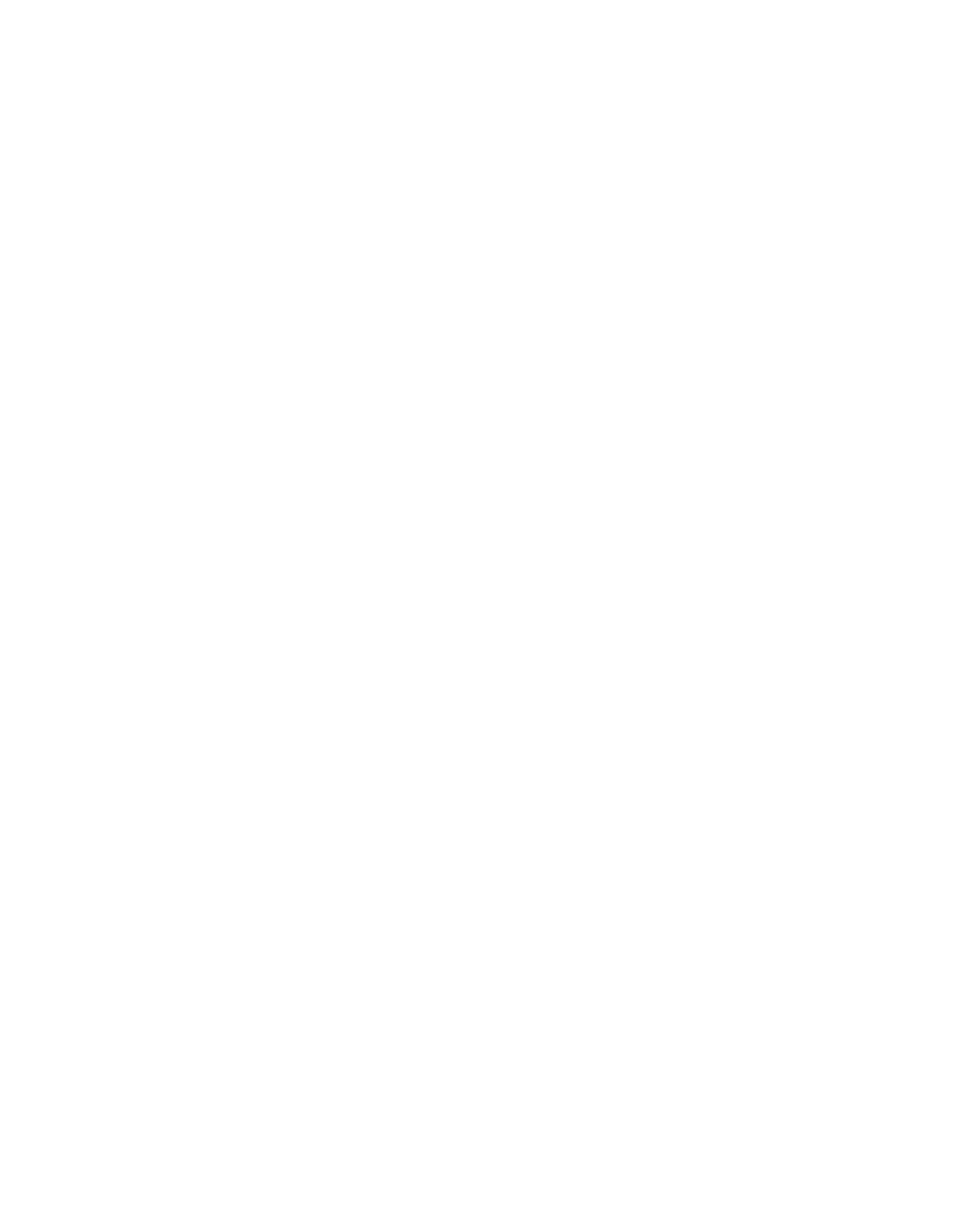### **Comments based on attachment one plain English summary of staff's methodologies in calculating fuel carbon intensities**

On page number one I'm a little confused by the referencing to the GREET model as in the technical memorandum it is referred to as GREET 2013 but here we see GREET 2014. Which one is being used? Or are these two names for the same thing?

On page number 2 under the bullet for feedstock production I might talk about feedstock production and production of major fossil fuel bearing inputs to include fertilizer, pesticides fossil fuels consumed etc.

Between page 2 and page 5 there is redundancy in the discussion of the California version of the GREET model. In particular there are two different discussions of what revisions were done and I would think including a single list of them all in one place would be valuable. Also I noticed that in staff report 1 that the shorter list is used.

On page 9 of the document there's a statement that I think should be more nuanced. In particular you say the diversion of crops from the food or feed markets to biofuel production creates an additional demand to produce the biofuel feedstock. I don't think that diversion create new demand. Rather it competes with existing demand. I would say it creates or it leaves unfilled demands in the food and fuel markets and therefore creates a demand to replace that food and feed from somewhere else.

Also in the next sentence rather than limiting discussion to the global marketplace I would say to the marketplace outside the region whether it be other areas in the United States, or the globe. Indirect land use does not only occur internationally it can also occur if California reduces production of some goods in favor of bioenergy and production is increased somewhere else in the US potentially on previously unused lands. While this section refers to indirect land use there is also use the possibility of more intense land-use in other regions for example with increased use of double cropping or less abandoned acres, both of which may well increase emissions from additional inputs. All of these would be present in the GTAP model in some form or fashion although it does not potentially do a very good double cropping.

In the total LCFS analysis in the future I would not dwell solely upon iLUC emissions as the only indirectly stimulated emissions. Rather I would also attempt to account for indirect stimulated emissions coming from other increases and decreases in emissions elsewhere in the world that may come from intensification and livestock use responses.

I do not believe that GTAP uses a baseline where supply equals demand in all sectors. I believe it is possible in the GTAP structure to have more supply than demand. For example demand for agricultural land in Brazil may not have total supply = total demand rather there may be other lands it can be drawn into agricultural land if the price is high enough and at current prices there may be more land available than is used. This is also true in terms of say corn Stover where the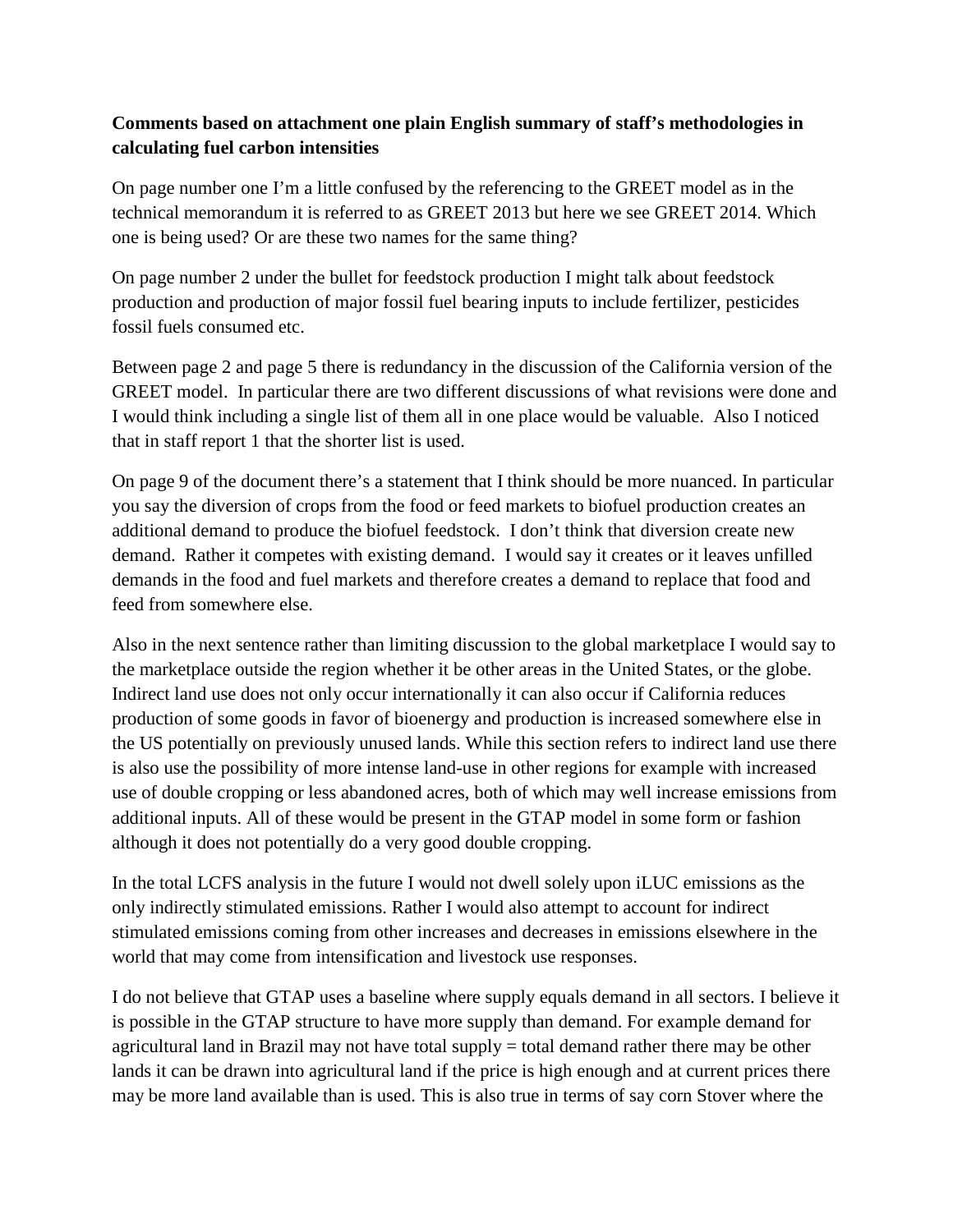current market price is basically just the cost of collecting it in at the farm level the price is zero as there's a greater available supply than there is a demand.

In GTAP I believe that there also are increases in emissions from intensification (more irrigation or fertilization) so that the characterization of it only in terms of indirect land use change is not accurate.

In improving the indirect land use analysis when you're looking at corn ethanol byproducts there are also newer developments in terms of extracting corn oil from the DDGs.

In recent work Bruce Babcock has been looking at how intensity measures such as double cropping and less acreage abandonment have been stimulated by bioenergy prices and this may be something that analysts may want to look into in the future.

On page 11 I don't like the wording about the economy moving away from equilibrium. Rather I would say save moving the economy away from the current equilibrium to a new equilibrium.

On page 11 you indicate that irrigation was added to the model and I think this is a good move. I do think it's very important to have the water constraints on maximum use as for example that is a big factor here in the United States in many regions. I also think it may be important to have a maximum irrigable land constraint so that irrigation cannot move on to marginal lands. Generally such lands are distant from water sources and highly unlikely to ever be irrigated.

On page 11 you specify your fuel production increase and call this a shock. I think it is possible given the energy and corn prices that we may see fuel production move beyond say the limits imposed by the renewable fuel standard. As a consequence I think you might also need a market structure regarding the demand for bioenergy with it substituting in terms of heat content for petroleum-based gasoline.

On Page 12 there's a discussion of how yields respond to prices which is a good addition. However there might also be a discussion about how input usage and related emissions respond to yield increases. In particular in work I have done the elasticity of input usage response to yield increases is about 0.5 meaning that if you increase yields by 10% that you have a 5% increase in inputs including pesticides, harvest and probably fossil fuel inputs. Note You wouldn't, given recent US history, have much of an increase in US fertilizer use say for corn, but you might well for other crops. There also is likely to be an increase in double cropping and a reduction in idle acres particularly in international settings as shown in the recent work by Babcock.

In terms of the expansion on to marginal lands I believe that it would be good to have in the future a more rapid diminishing yield productivity as the marginal lands expand. The lands that I see around where I live that are marginal would clearly have diminishing productivity as you used more and more of them. Also I believe that it may well be necessary to restrict marginal